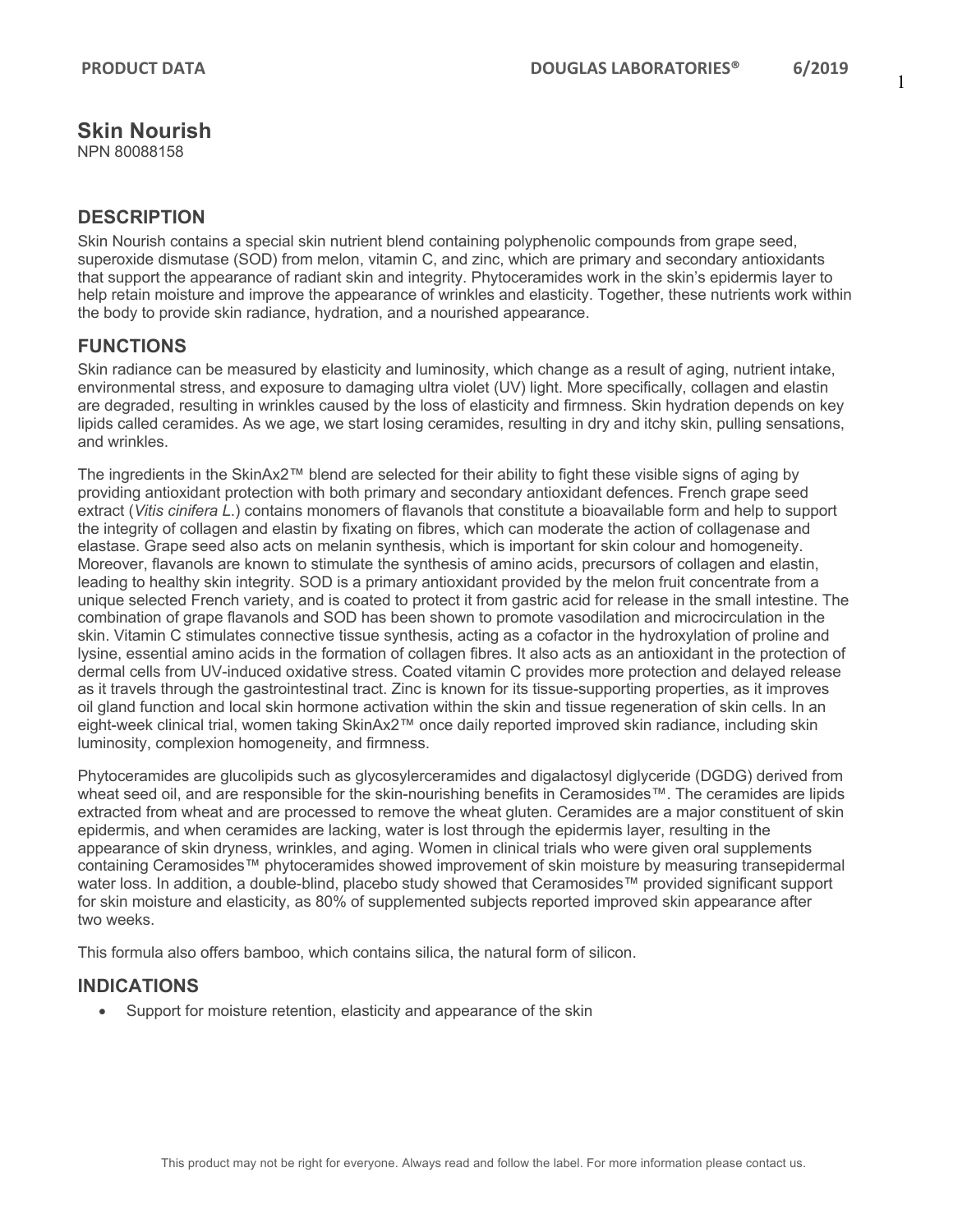## **Skin Nourish**

NPN 80088158

## **FORMULA (#202269-30HYC-C)**

| Grape Seed Extract (Vitis vinifera) (35-45:1) (4-5 g dried equivalent) 114.7 mg |
|---------------------------------------------------------------------------------|
|                                                                                 |
|                                                                                 |
|                                                                                 |
|                                                                                 |
| Melon Fruit Extract (Cucumis melo) (37:1) (85 mg dried equivalent) 2.3 mg       |
|                                                                                 |
|                                                                                 |
|                                                                                 |
|                                                                                 |
|                                                                                 |
|                                                                                 |
|                                                                                 |
|                                                                                 |
|                                                                                 |

Non-medicinal ingredients: Hypromellose (capsule), cellulose, ascorbyl palmitate, magnesium stearate, ethylcellulose, palm oil.

SkinAx2™ is a trademark of Activ' Inside Ceramosides™ is a trademark of EPI France

### **SUGGESTED USAGE**

Adults: Take 1 capsule daily with a meal, a few hours before or after taking other medications or natural health products, or as directed by your healthcare practitioner.

## **RISK INFORMATION**

Consult your healthcare practitioner if you are pregnant or breastfeeding.

#### **STORAGE**

Keep out of the reach of children. Store in a cool, dry place.